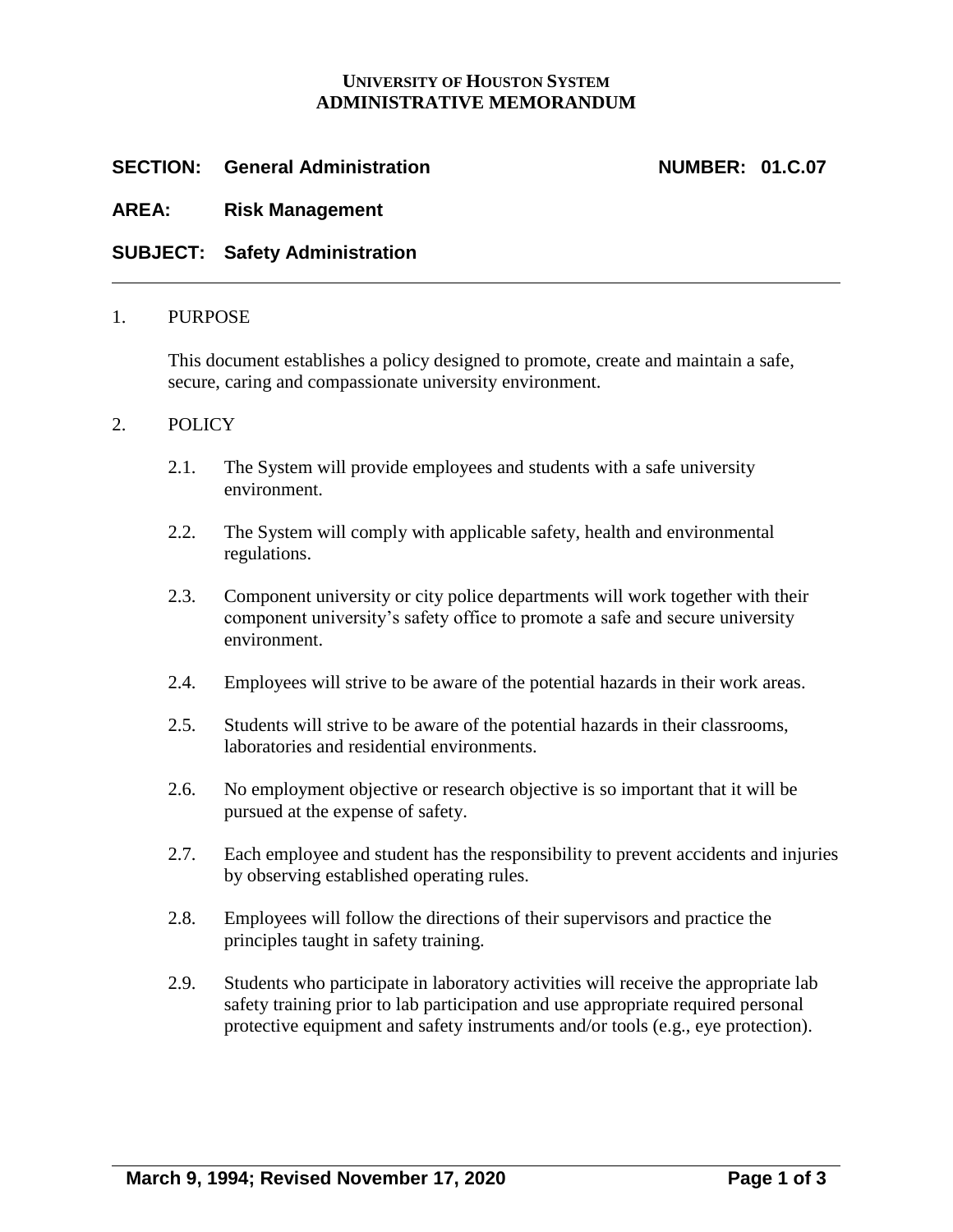- 2.10. Contractors performing work on System property will be required to comply with health and safety rules established by the component university's safety office and applicable regulations.
- 2.11. The safety officer at each component university will identify potential and actual dangers and will work with the appropriate University departments to minimize them.
- 2.12 In order to promote a safe work environment and to ensure that the normal operations of the universities and teaching centers run smoothly, minor children may visit their parents in the workplace only on an infrequent basis. Such visits should be brief, and should be planned to avoid disruption in the workplace. When on campus, children may not be left unsupervised or in the charge of others. Exceptions may be granted by supervisors for extenuating circumstances only on a temporary and infrequent basis for brief periods of time. Sick children may not be brought to work. The System universities may allow children in the workplace for special programs and events, working with their respective departments to ensure the safety of all concerned.

# 3. PROCEDURES

- 3.1. The safety officer at each component university will maintain an occupational and physical safety plan.
- 3.2. The department hiring the contractors will ensure that contractors working on campus comply with System health and safety policies.
- 3.3. The safety officer at each component university will work with the administration to develop in-house safety programs.
- 3.4. The safety officer at each component university will monitor federal and state rules and regulations to evaluate their effect on the component university from a risk management perspective.
- 3.5. The safety officer at each component university and the city police department will coordinate during emergencies the provision of services with local fire departments and emergency teams.
- 3.6. The safety officer at each component university will identify and make appropriate efforts to correct unsafe conditions which exist.
- 3.7. Appropriate training will be provided by the component university's safety officer to each employee and given to each new employee during orientation.